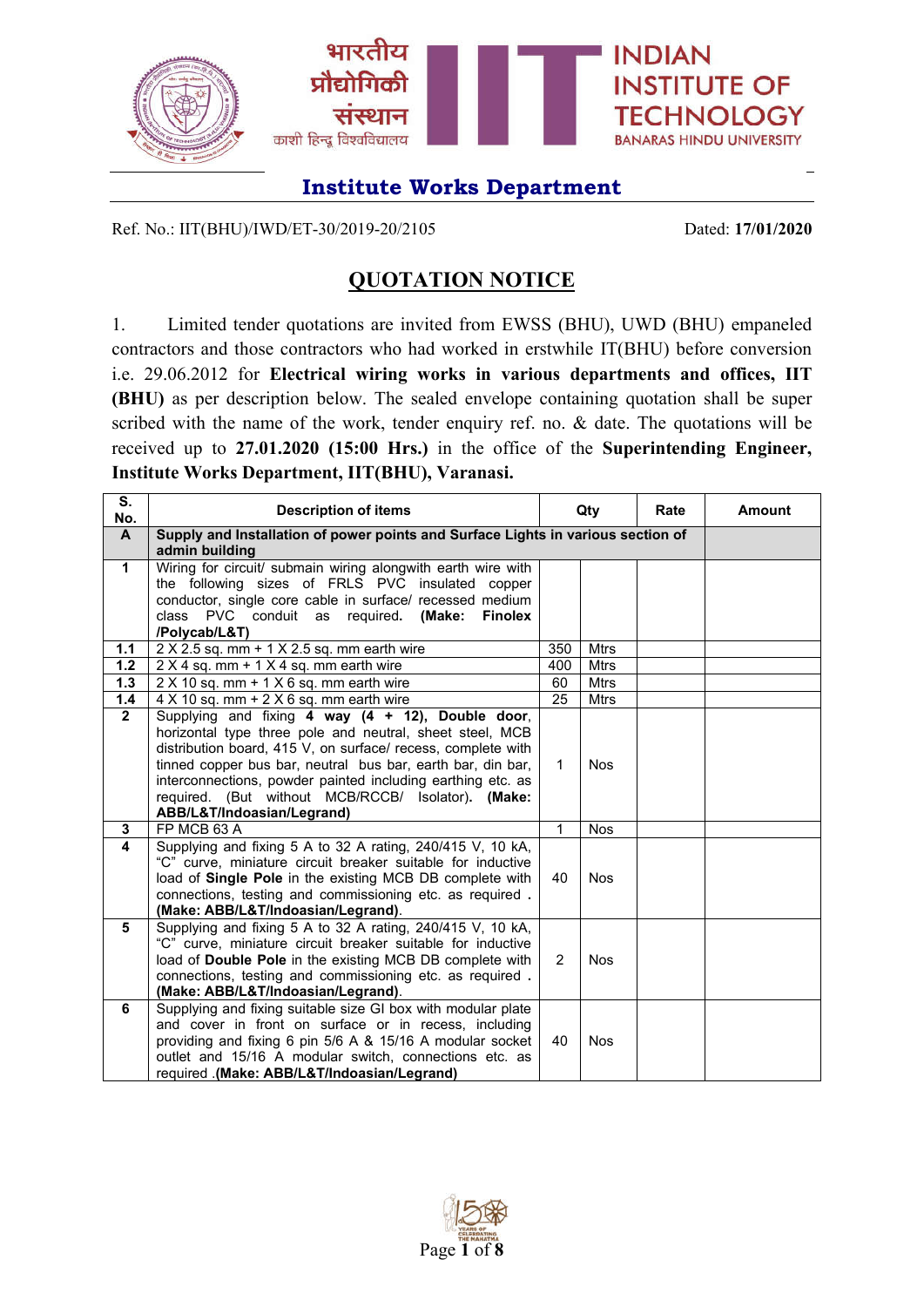





| $\overline{7}$          | Supplying and fixing 12 way, Double door, single pole and<br>neutral, sheet steel, MCB distribution board, 240 V, on        |                |             |  |  |  |  |  |  |  |
|-------------------------|-----------------------------------------------------------------------------------------------------------------------------|----------------|-------------|--|--|--|--|--|--|--|
|                         | surface/ recess, complete with tinned copper bus bar,<br>neutral bus bar, earth bar, din bar, interconnections, powder      | 2              | <b>Nos</b>  |  |  |  |  |  |  |  |
|                         | painted including earthing etc. as required. (But without<br>MCB/RCCB/Isolator) (Make:<br><b>ABB/L&amp;T</b><br>/Indoasian/ |                |             |  |  |  |  |  |  |  |
|                         | Legrand)                                                                                                                    |                |             |  |  |  |  |  |  |  |
| 8                       | Supplying and fixing of 2x2 surface LED light 36W. (Make:<br>Philps/Wipro)                                                  | 10             | <b>Nos</b>  |  |  |  |  |  |  |  |
| B                       | Electrical wiring works for installation of drill machine and lathe machine of ID<br>lab and Machine Shop                   |                |             |  |  |  |  |  |  |  |
| 9                       | Supplying and laying of 4C*10 Sqmm Armoured aluminium                                                                       |                |             |  |  |  |  |  |  |  |
|                         | cable including cuttin of PCC floor and making good of the<br>same                                                          | 75             | Mtrs        |  |  |  |  |  |  |  |
| 10                      | Supplying and fixing 40A FP MCB in sheet steel enclosure.<br>(Make: ABB/L&T /Indoasian/ Legrand).                           | 5              | Nos         |  |  |  |  |  |  |  |
| $\mathbf{C}$            | Installation of Power Point for Projector in Architectural Department                                                       |                |             |  |  |  |  |  |  |  |
| 11                      | Wiring for circuit/ submain wiring alongwith earth wire with                                                                |                |             |  |  |  |  |  |  |  |
|                         | the following sizes of FRLS PVC insulated copper                                                                            |                |             |  |  |  |  |  |  |  |
|                         | conductor, single core cable in surface/ recessed medium                                                                    |                |             |  |  |  |  |  |  |  |
|                         | <b>PVC</b><br>conduit<br>required. (Make:<br>class<br>as<br><b>Finolex</b>                                                  |                |             |  |  |  |  |  |  |  |
|                         | /Polycab/L&T)                                                                                                               |                |             |  |  |  |  |  |  |  |
| 11.1<br>12 <sub>2</sub> | $2 \times 2.5$ sq. mm + 1 $\times$ 2.5 sq. mm earth wire<br>Supplying and fixing suitable size GI box with modular plate    | 25             | Mtrs        |  |  |  |  |  |  |  |
|                         | and cover in front on surface or in recess, including                                                                       |                |             |  |  |  |  |  |  |  |
|                         | providing and fixing 6 pin 5/6 A & 15/16 A modular socket                                                                   | 6              | Nos         |  |  |  |  |  |  |  |
|                         | outlet and 15/16 A modular switch, connections etc. as                                                                      |                |             |  |  |  |  |  |  |  |
|                         | required.(Make: ABB/L&T /Indoasian/Legrand)                                                                                 |                |             |  |  |  |  |  |  |  |
| 13                      | Supplying and fixing 5 A to 32 A rating, 240/415 V, 10 kA,                                                                  |                |             |  |  |  |  |  |  |  |
|                         | "C" curve, miniature circuit breaker suitable for inductive                                                                 |                |             |  |  |  |  |  |  |  |
|                         | load of Single Pole in the existing MCB DB complete with<br>connections, testing and commissioning etc. as required.        | $\overline{2}$ | Nos         |  |  |  |  |  |  |  |
|                         | (Make: ABB/L&T /Indoasian/Legrand).                                                                                         |                |             |  |  |  |  |  |  |  |
| C.                      | Earthing Works in depaartment of Bio Chemical Engineering                                                                   |                |             |  |  |  |  |  |  |  |
| 14                      | Earthing with copper earth plate 600 mm X 600 mm X 3 mm                                                                     |                |             |  |  |  |  |  |  |  |
|                         | and<br>providing<br>thick including accessories,<br>masonry                                                                 |                |             |  |  |  |  |  |  |  |
|                         | enclosure with cover plate having locking arrangement and                                                                   | 1              | <b>Nos</b>  |  |  |  |  |  |  |  |
|                         | watering pipe of 2.7 meter long etc. with charcoal/ coke and<br>salt as required.                                           |                |             |  |  |  |  |  |  |  |
| 15                      | Providing and laying earth connection from earth electrode                                                                  |                |             |  |  |  |  |  |  |  |
|                         | with 4.00 mm dia copper wire in 15 mm dia G.I. pipe from                                                                    |                |             |  |  |  |  |  |  |  |
|                         | earth electrode including connection with copper thimble                                                                    | 25             | <b>Mtrs</b> |  |  |  |  |  |  |  |
|                         | excavation and re-filling as required.                                                                                      |                |             |  |  |  |  |  |  |  |
| C                       | Installation of main switches for Machine in Production Lab, Department of<br><b>Mechanical Engineering</b>                 |                |             |  |  |  |  |  |  |  |
| 16                      | Supplying and laying of 4C*16 Sqmm Armoured aluminium                                                                       |                |             |  |  |  |  |  |  |  |
|                         | cable including cutting of PCC floor and making good of the                                                                 | 25             | Mtrs        |  |  |  |  |  |  |  |
|                         | same(Make: Gloster / KEI/ Polycab)                                                                                          |                |             |  |  |  |  |  |  |  |
| 16.1                    | $4 \times 6$ sq. mm + 2 $\times$ 6 sq. mm earth wire                                                                        | 15             | <b>Mtrs</b> |  |  |  |  |  |  |  |
| 17                      | Supplying and fixing 40A FP MCB in sheet steel enclosure.<br>(Make: ABB/L&T /Indoasian/ Legrand).                           | $\mathbf{1}$   | <b>Nos</b>  |  |  |  |  |  |  |  |
| 18                      | Supplying, installing, testing and commissioning of following                                                               |                |             |  |  |  |  |  |  |  |
|                         | capacity TPN tap off box made of 1.6mm thick sheet steel                                                                    |                |             |  |  |  |  |  |  |  |
|                         | enclosure duly painted with powder coating on existing rising                                                               | $\mathbf{1}$   | <b>Nos</b>  |  |  |  |  |  |  |  |
|                         | mains complete with TPN disconnector FSU and HRC                                                                            |                |             |  |  |  |  |  |  |  |
|                         | fuses, connections, earthing etc. as required. (Make:                                                                       |                |             |  |  |  |  |  |  |  |
| D                       | ABB/L&T /Indoasian/ Legrand)<br>Providing plug point ofr UPS in Green Energy and Solid State Ionic Lab in                   |                |             |  |  |  |  |  |  |  |
|                         | <b>Deparmtent of Physics.</b>                                                                                               |                |             |  |  |  |  |  |  |  |
|                         |                                                                                                                             |                |             |  |  |  |  |  |  |  |

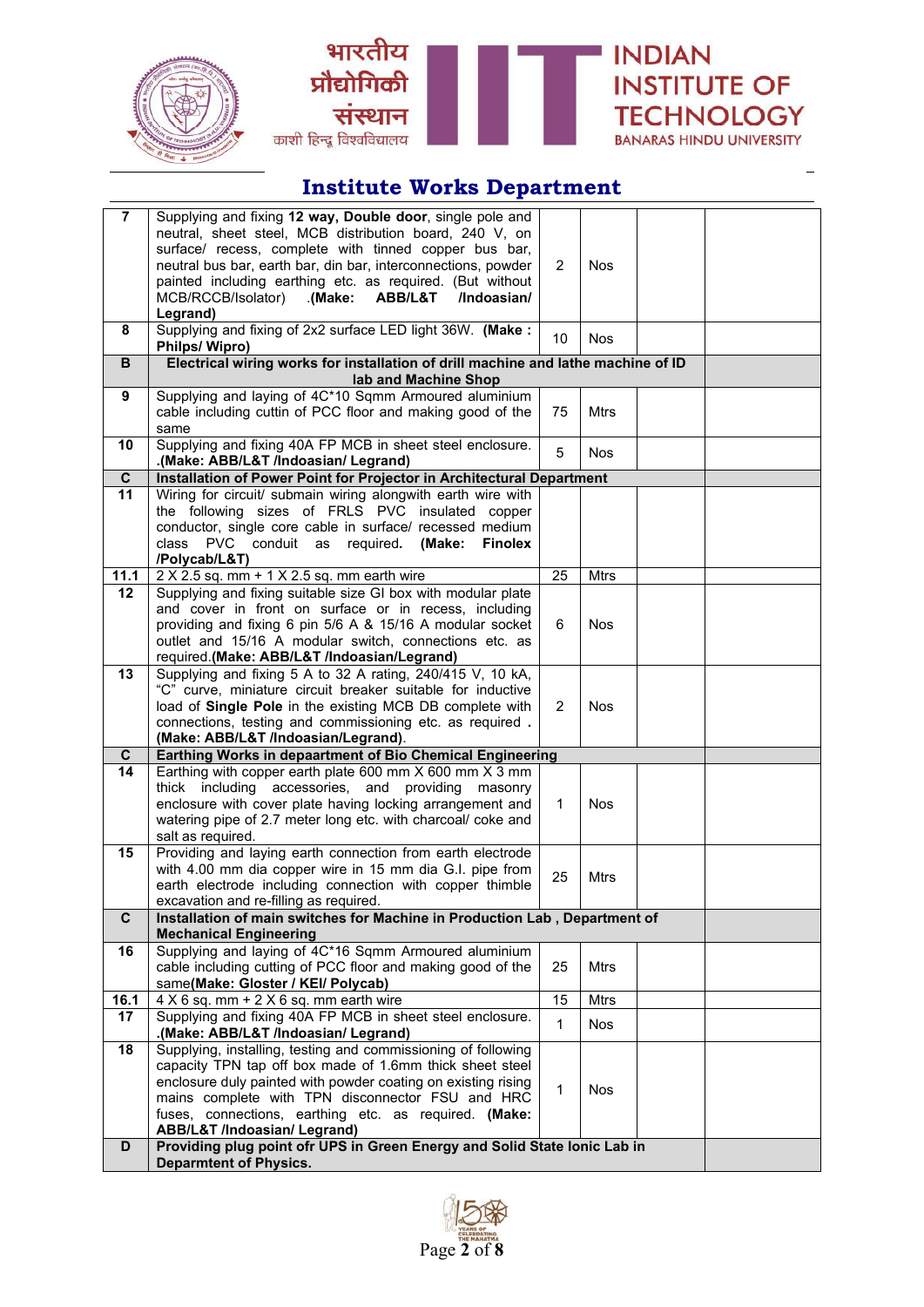





|      | Wiring for circuit/ submain wiring alongwith earth wire with                                                           |                |            |  |  |
|------|------------------------------------------------------------------------------------------------------------------------|----------------|------------|--|--|
|      | the following sizes of FRLS PVC insulated copper                                                                       |                |            |  |  |
| 18   | conductor, single core cable in surface/ recessed medium                                                               |                |            |  |  |
|      | class PVC conduit as required.(Make: Finolex /                                                                         |                |            |  |  |
| 18.1 | Polycab/L&T)<br>$2 \times 2.5$ sq. mm + 1 $\times$ 2.5 sq. mm earth wire                                               | 30             |            |  |  |
| 18.2 | 2 X 4 sq. mm + 1 X 4 sq. mm earth wire                                                                                 | 60             |            |  |  |
| 18.3 | $2 \times 6$ sq. mm + 1 $\times$ 6 sq. mm earth wire                                                                   | 40             |            |  |  |
|      | Supplying and fixing suitable size GI box with modular plate                                                           |                |            |  |  |
|      | and cover in front on surface or in recess, including providng                                                         |                |            |  |  |
|      | and fixing 2 Nos. 3 pin 5/6 A modular socket outlet and 2                                                              |                |            |  |  |
| 19   | Nos. 5/6 A modular switch, connections etc. as required.                                                               | 12             | Nos        |  |  |
|      | (For light plugs to be used in non residential buildings).                                                             |                |            |  |  |
|      | (Make: ABB/L&T/ ndoasian/ Legrand)                                                                                     |                |            |  |  |
|      | Supplying and fixing 6 way, Double door, single pole and                                                               |                |            |  |  |
|      | neutral, sheet steel, MCB distribution board, 240 V, on                                                                |                |            |  |  |
| 20   | surface/ recess, complete with tinned copper bus bar,<br>neutral bus bar, earth bar, din bar, interconnections, powder | $\overline{2}$ |            |  |  |
|      | painted including earthing etc. as required. (But without                                                              |                |            |  |  |
|      | MCB/ RCCB/Isolator) (Make: ABB/L&T/ Indoasian                                                                          |                |            |  |  |
|      | /Legrand)                                                                                                              |                |            |  |  |
|      | Supplying and fixing 5 A to 32 A rating, 240/415 V, 10 kA,                                                             |                |            |  |  |
|      | "C" curve, miniature circuit breaker suitable for inductive                                                            |                |            |  |  |
| 21   | load of following poles in the existing MCB DB complete with                                                           |                |            |  |  |
|      | connections, testing and commissioning etc. as required.                                                               |                |            |  |  |
|      | (Make: ABB/L&T/ Indoasian /Legrand)                                                                                    |                |            |  |  |
| 21.1 | Single pole                                                                                                            | 4              |            |  |  |
| 21.2 | Double pole                                                                                                            | 4              |            |  |  |
| 22   | Supplying and fixing of 2x2 surface LED light 36W (Make:<br>Philps/Wipro)                                              | $\overline{7}$ | <b>Nos</b> |  |  |
|      | S/I/T/Commissioning of Street Light/Road LED light High                                                                |                |            |  |  |
| 23   | performance IP 66 LED Street light fitting Capacity-70 W.                                                              | 4              | <b>Nos</b> |  |  |
|      | (Make: Philps/ Wipro)                                                                                                  |                |            |  |  |
| E    | Supply and installation of Lights and making light and power point in chamber of                                       |                |            |  |  |
|      | Dean/Associate Dean in office of Academic Affairs.                                                                     |                |            |  |  |
| 24   | Supplying and fixing of 2x2 surface LED light 36W (Make:<br>Philps/ Wipro)                                             | 9              | <b>Nos</b> |  |  |
|      | Wiring for light point/ fan point/ exhaust fan point/ call bell                                                        |                |            |  |  |
|      | point with 1.5 sq.mm FRLS PVC insulated copper                                                                         |                |            |  |  |
|      | conductor single core cable in surface / recessed medium                                                               |                |            |  |  |
| 25   | class PVC conduit, with modular switch, modular plate,                                                                 | 9              | Nos        |  |  |
|      |                                                                                                                        |                |            |  |  |
|      | suitable GI box and earthing the point with 1.5 sq.mm FRLS                                                             |                |            |  |  |
|      | PVC insulated copper conductor single core cable etc. as                                                               |                |            |  |  |
|      | required. Group C (Make: Finolex / Polycab/L&T)                                                                        |                |            |  |  |
| F    | Electrical work in Lab No 67 in Department of Phamaceutical Engineering                                                |                |            |  |  |
|      | Wiring for light point/ fan point/ exhaust fan point/ call bell                                                        |                |            |  |  |
|      | point                                                                                                                  |                |            |  |  |
|      | with 1.5 sq.mm FRLS PVC insulated copper conductor                                                                     |                |            |  |  |
|      | single<br>core cable in surface / recessed medium class PVC conduit,                                                   |                |            |  |  |
| 26   | with modular switch, modular plate, suitable GI box and                                                                |                |            |  |  |
|      | earthing                                                                                                               |                |            |  |  |
|      | the point with 1.5 sq.mm FRLS PVC insulated copper                                                                     |                |            |  |  |
|      | conductor                                                                                                              |                |            |  |  |
| 26.1 | single core cable etc. as required.<br>Group C                                                                         | $\overline{7}$ | Points     |  |  |

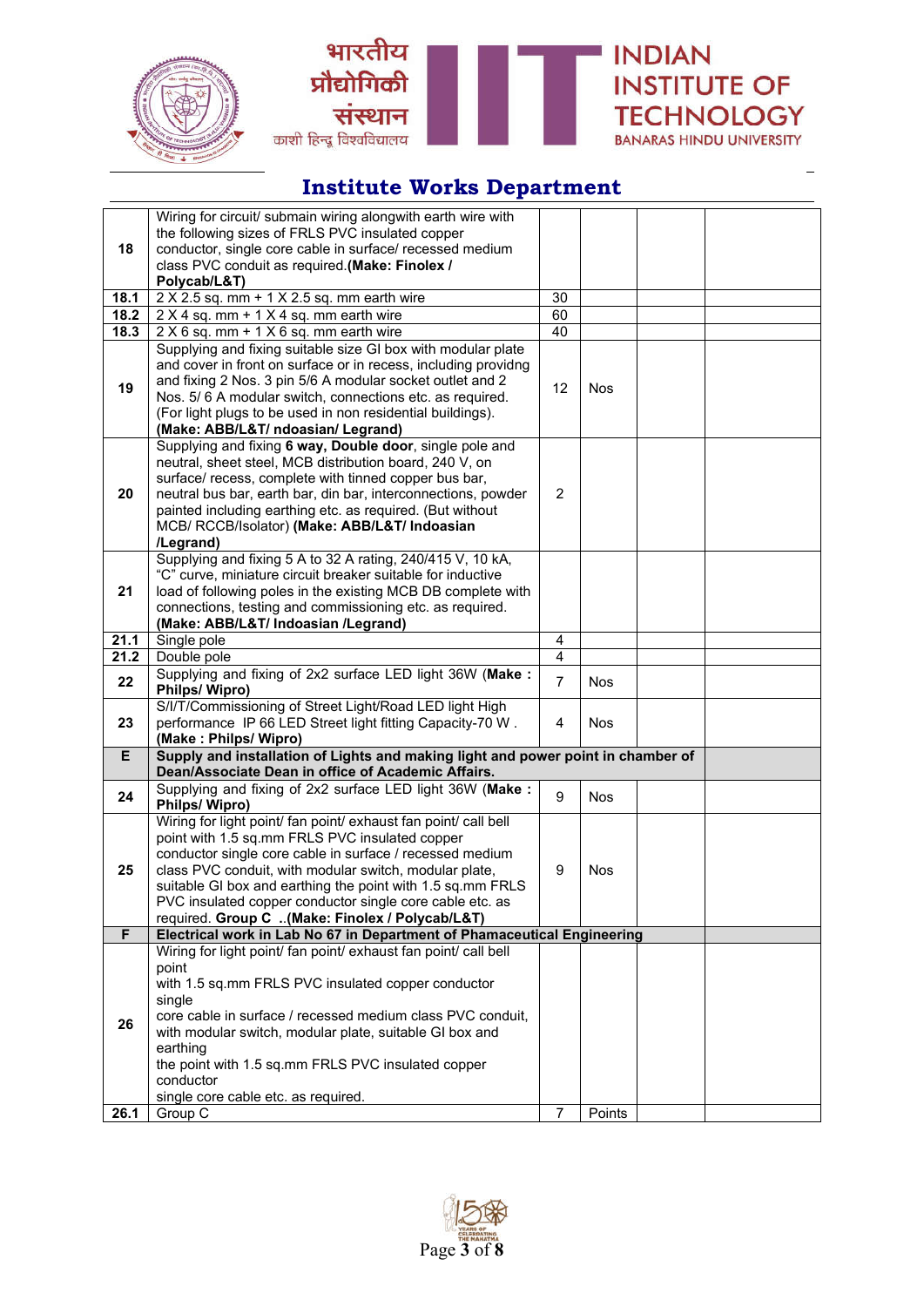





**INDIAN** 

**INSTITUTE OF** 

**TECHNOLOGY** 

**BANARAS HINDU UNIVERSITY** 

## **Institute Works Department**

|              | Wiring for circuit/ submain wiring alongwith earth wire with<br>the                                                       |                       |                            |                    |  |
|--------------|---------------------------------------------------------------------------------------------------------------------------|-----------------------|----------------------------|--------------------|--|
| 27           | following sizes of FRLS PVC insulated copper conductor,                                                                   |                       |                            |                    |  |
|              | single                                                                                                                    |                       |                            |                    |  |
|              | core cable in surface/ recessed medium class PVC conduit                                                                  |                       |                            |                    |  |
|              | as                                                                                                                        |                       |                            |                    |  |
|              | required.                                                                                                                 |                       |                            |                    |  |
| 27.1<br>27.2 | $2 \times 2.5$ sq. mm + 1 $\times$ 2.5 sq. mm earth wire                                                                  | 30<br>$\overline{80}$ | <b>Mtrs</b><br><b>Mtrs</b> |                    |  |
| 27.3         | 2 X 4 sq. mm + 1 X 4 sq. mm earth wire                                                                                    | 20                    | <b>Mtrs</b>                |                    |  |
|              | $2 \times 6$ sq. mm + 1 $\times$ 6 sq. mm earth wire<br>Supplying and fixing suitable size GI box with modular plate      |                       |                            |                    |  |
|              | and cover in front on surface or in recess, including providng                                                            |                       |                            |                    |  |
| 28           | and fixing 2 Nos. 3 pin 5/6 A modular socket outlet and 2                                                                 | $\overline{2}$        | <b>Nos</b>                 |                    |  |
|              | Nos. 5/6 A modular switch, connections etc. as required.                                                                  |                       |                            |                    |  |
|              | (For light plugs to be used in non residential buildings).                                                                |                       |                            |                    |  |
|              | Supplying and fixing suitable size GI box with modular plate                                                              |                       |                            |                    |  |
|              | and cover in front on surface or in recess, including                                                                     |                       |                            |                    |  |
| 29           | providing and fixing 6 pin 5/6 A & 15/16 A modular socket                                                                 | 10                    | <b>Nos</b>                 |                    |  |
|              | outlet and 15/16 A modular switch, connections etc. as                                                                    |                       |                            |                    |  |
|              | required.<br>Supplying and fixing 5 A to 32 A rating, 240/415 V, 10 kA,                                                   |                       |                            |                    |  |
|              | "C" curve, miniature circuit breaker suitable for inductive                                                               |                       |                            |                    |  |
| 30           | load of following poles in the existing MCB DB complete with                                                              |                       |                            |                    |  |
|              | connections, testing and commissioning etc. as required                                                                   |                       |                            |                    |  |
| 30.1         | Single Pole MCB                                                                                                           | 6                     | <b>Nos</b>                 |                    |  |
|              | Installation, testing and commissioning of ceiling fan,                                                                   |                       |                            |                    |  |
|              | including wiring the down rods of standard length (upto 30                                                                |                       |                            |                    |  |
| 31           | cm) with 1.5 sq. mm FRLS PVC insulated, copper                                                                            | 1                     | <b>Nos</b>                 |                    |  |
|              | conductor, single core cable, including providing and fixing                                                              |                       |                            |                    |  |
|              | phenolic laminated sheet cover on the fan box etc. as                                                                     |                       |                            |                    |  |
|              | required.                                                                                                                 |                       |                            |                    |  |
|              | Supplying and fixing extra conduit down rod of 20 cm length                                                               |                       |                            |                    |  |
| 32           | G.I. pipe 15 mm dia, heavy gauge including painting etc. as<br>required. (Note: More than 5 cm length shall be rounded to | 3                     | <b>Nos</b>                 |                    |  |
|              | the nearest 10 cm and 5 cm or less shall be ignored)                                                                      |                       |                            |                    |  |
| 33           | Supplying and fixing of 2x2 Pure Surface LED light Fittings                                                               | $\overline{4}$        | <b>Nos</b>                 |                    |  |
|              | Supplying and fixing 20 A, 240 V, SPN Industrial type socket                                                              |                       |                            |                    |  |
|              | outlet, with 2 pole and earth, metal enclosed plug top                                                                    |                       |                            |                    |  |
| 34           | alongwith 20 A "C" curve, SP, MCB, in sheet steel                                                                         |                       |                            |                    |  |
|              | enclosure, on surface or in recess, with chained metal cover                                                              | 1                     | <b>Nos</b>                 |                    |  |
|              | for the socket out let and complete with connections, testing                                                             |                       |                            |                    |  |
|              | and commissioning etc. as required.                                                                                       |                       |                            |                    |  |
|              |                                                                                                                           |                       |                            | <b>Grand Total</b> |  |

#### **NOTE:**

- Work completion Period-45 Days
- Amount and quantity variation: Quantity may vary as per actual work execution/site requirement/end user suggested changes during execution but the final bill value shall not exceed more than 5% of order value.
- Due Date-1week and Commercial terms & condition as per standard
- Taxation included as per applicable rule of GST.
- Warranty period : 01 year for all above works after handing over of user certificate.
- All electrical works shall comply to applicable IS electrical safety norms.
- Any loss of material/ manpower during the execution of works shall be responsibility of the contractor.

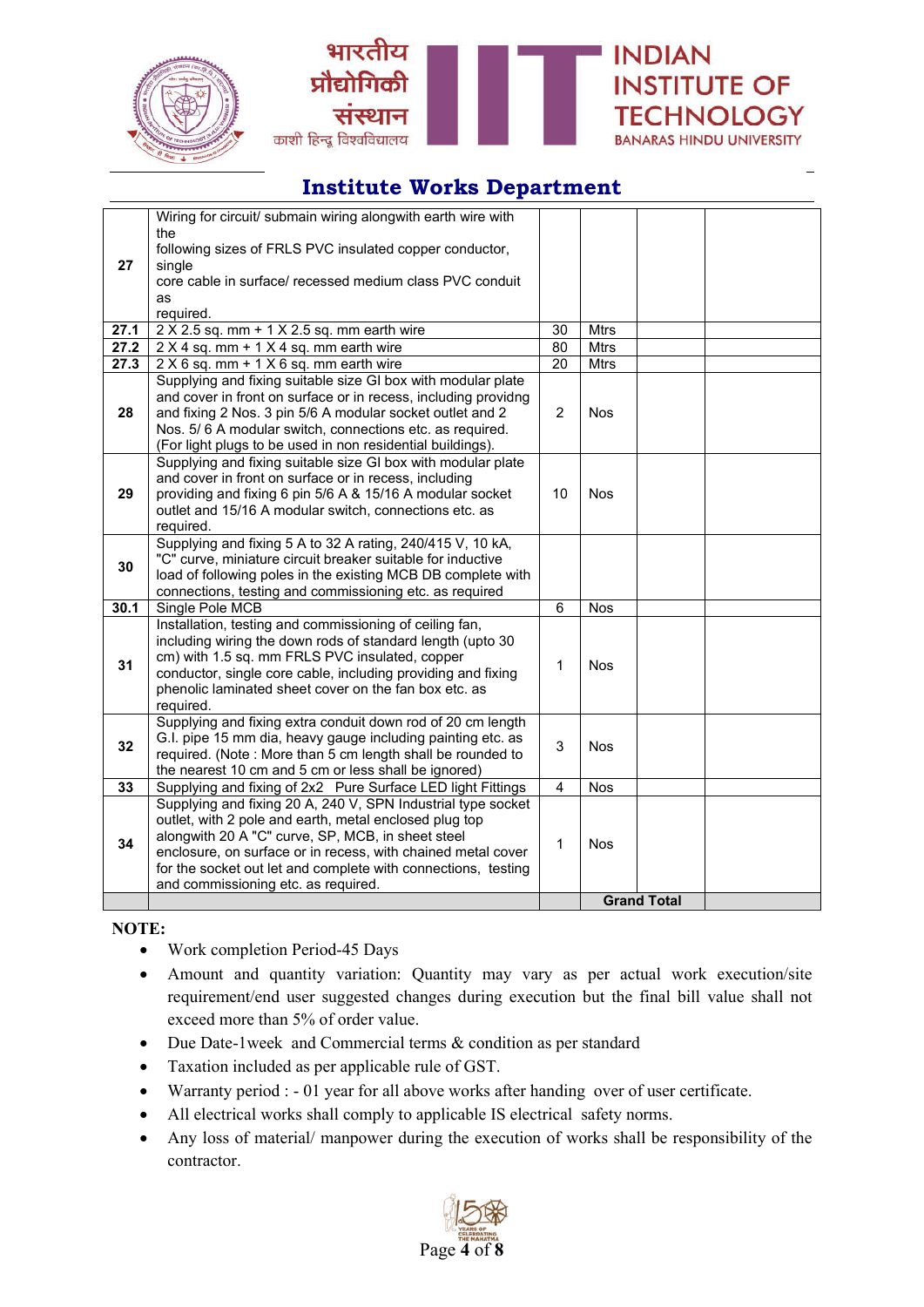

- For execution of above works all accessories shall be arranged by contractor at their end.
- Contractor must have valid Electrical Safety Certificate issued by The D.G.- Electrical Safety.
- Any other losses occurring during the execution of above work shall also be the responsibility of the contractor
- All works shall be executed by skilled electrician under the supervision of qualified supervisor.
- Quality of work must comply with CPWD norms.

2. The bidders should submit self certified order copies of similar type of works executed during last three financial years along with self certified copies of satisfactory work completion certificates.

3. Those bidders who have already executed similar type of works in IWD, IIT(BHU) need not submit satisfactory work completion certificates. They should submit only the self certified copies of earlier work orders.

4. The amount of similar work order executed during preceding last three financial years should be at least:

(i) 1 order of 80% of estimated cost of this work.

OR

(ii) 2 order of 60% of estimated cost of this work.

OR

(iii) 3 order of 40% of estimated cost of this work.

5. (a) Intending bidder should have average annual financial turnover of at least at least 30% of the estimated cost of this works during preceding last three financial years. **Self certified photocopies of certificate from CA to be submitted with bid.**

(b) Should not have incurred any loss in more than three years during the preceding three financial years ending 31st March, 2019. **Self Certified photocopy of certificate from CA to be submitted alongwith last five years Profit & Loss Account to be submitted with bid.**

(c) Should have a solvency certificate of **40%** of the estimated cost issued by Bank during the last six months. **Certified copy of original solvency certificate to be submitted with bid.**

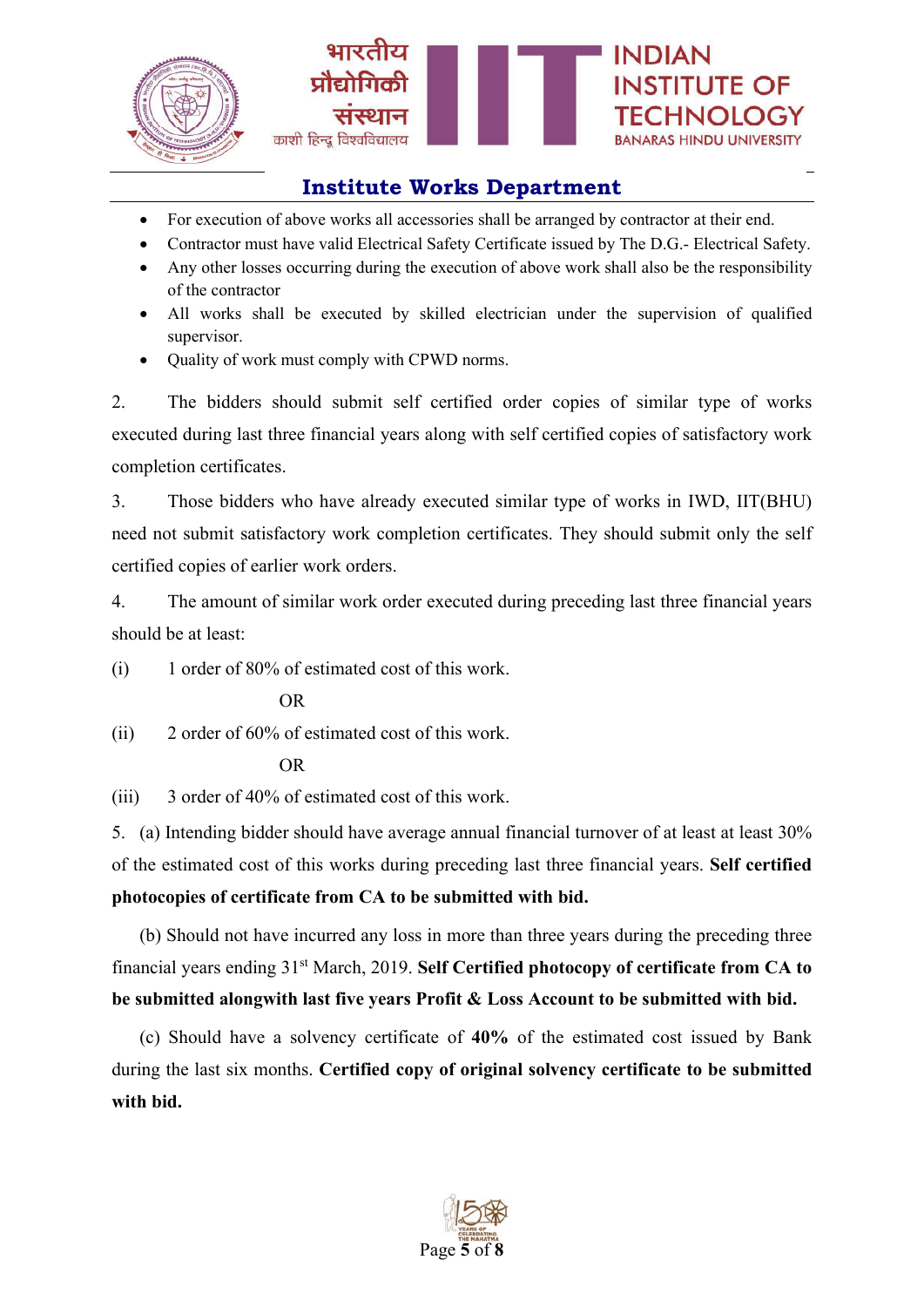

6. Any bid submitted without the above mentioned documents in support of criteria laid down from Sl. No. 2 to 5 above shall be treated as unresponsive and may not be considered for further evaluation by the tender opening committee.

7. The quotation forms complete in all aspects along with all required documents should be submitted in sealed envelope along with **tender fee of 590/-** in the form of demand draft drawn in favour of the Registrar, IIT (BHU), payable at Varanasi

8. The estimated cost of this work is **4,73,892.00** inclusive of applicable GST. The **earnest money deposit** of **12,000.00** shall be submitted in the form of FDR or DD in favour of the Registrar, IIT (BHU), payable at Varanasi. The **EMD** of successful bidder will be retained till the completion of work and shall be returned along with security deposit. The EMD of unsuccessful bidders shall be returned after the final award of work.

9. In case one or more eligible bidders are found lowest that is the L-1 prices are same then all L-1 bidders will be asked to resubmit their bids in sealed envelope with the objective to break the tie cases and determine a single L-1 bidder.

10. The works will be executed on Agreement/work order basis.

11. Institute reserves the right to reject any quotation or all quotation without prejudice, assigning any reason or giving any explanation.

12. If quotations are submitted without clearly writing the rates and total amount then quotation shall be rejected.

13. Quotation not stamped &signed by the contractor or his legally authorized agent will be considered invalid.

14. **Security deposit @ 5%** shall be deducted from each bill. The security deposit of 5% deducted from all the bills will be refunded after completion of the warranty period i.e. 12 months from the date of works completion. The date of issue of work completion certificate will be treated as the work completion date.

15. 1% water tax will be deducted from each bill if applicable.

16. Electricity charge will be deducted as per actual consumption.

17. 2% Income Tax and other applicable taxes such as GST etc. shall be deducted as per applicable Govt. rules.

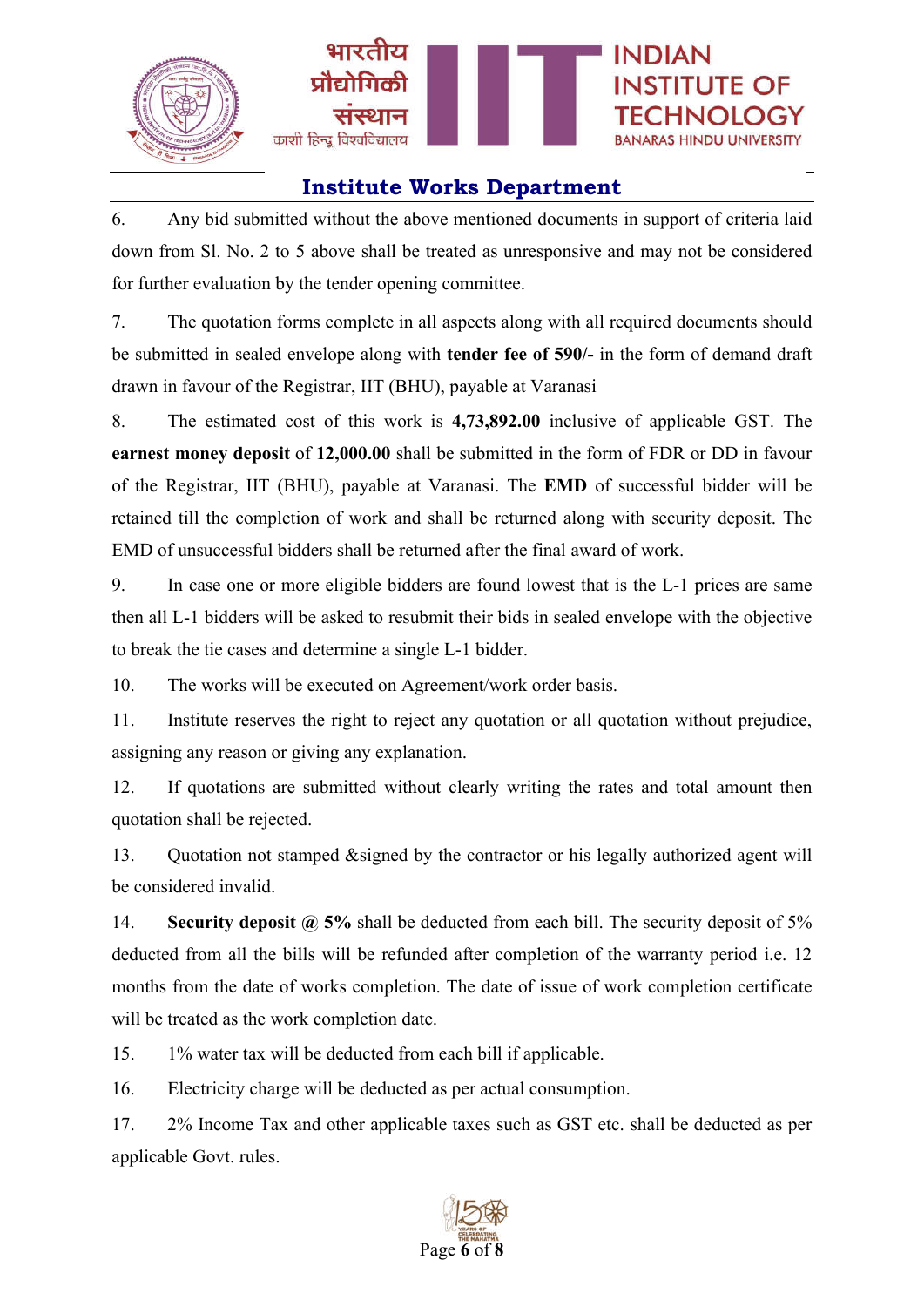

18. **Amount and quantity variation**: Quantity may vary as per actual work execution/site requirement/end user suggested changes during execution but the final bill value shall not exceed more than 5% of order value.

19. All the materials/equipments provided by the vendor will be checked by IWD before installation.

20. **Work completion period**: Within **45 Days** from the date of issue of Letter of Award/Work order. Work completion certificate shall be issued by the IWD after obtaining a satisfactory work done report from the user. A period of 10 days will be added to the work completion period for completion of above procedure.

21. **Late work completion penalty**: If work in not completed within the given time, penalty will be deducted as per institute norms.

22. Any damage caused to the building shall have to be made good by contractor at no extra cost & without any delay.

23. The bids submitted after the last date & time will not be considered for opening. The bids received within the last date & time will be opened on **27.01.2020 (16:00 Hrs.)** in the Committee room of the Superintending Engineer, IWD, IIT (BHU), Varanasi.

> Sd-**Superintending Engineer** Institute Works Department, IIT(BHU)